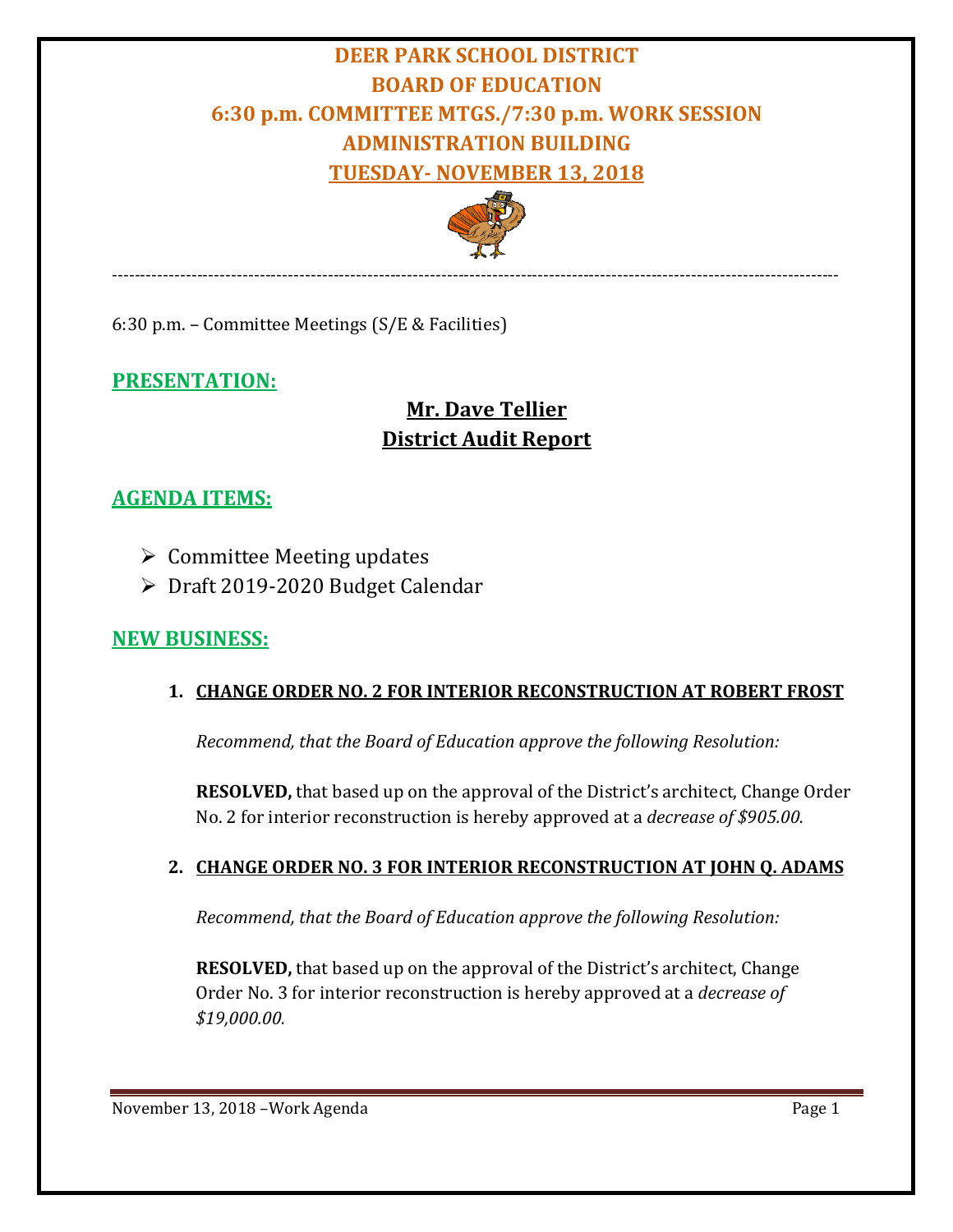#### **3. CHANGE ORDER NO. 1 FOR INTERIOR RECONSTRUCTION AT MAY MOORE**

*Recommend, that the Board of Education approve the following Resolution:*

**RESOLVED,** that based up on the approval of the District's architect, Change Order No. 1 for interior reconstruction is hereby approved at a *decrease of \$4,150.00.*

#### **4. ACCEPTANCE OF THE 2017-2018 DISTRICT AUDIT REPORT**

*Recommend, that the Board of Education approve the following resolution*:

**RESOVLED**, that the Board of Education accept the Independent Audit Report from Nawrocki Smith LLP for the fiscal year 2017-2018.

The Information will be available at the following locations:

Administration Bldg. Deer Park Library<br>1881 Deer Park Avenue 44 Lake Avenue 1881 Deer Park Avenue 44 Lake Avenue<br>Deer Park. NY 11729 Deer Park. NY 11729 Deer Park, NY 11729

#### **5. ADDENDUM TO DPTA AND DEER PARK UNION FREE DISTRICT 2018-2021 CONTRACT (Dues)**

*Recommend, that the Board of Education approve the following resolution*:

**RESOLVED**, that the Board of Education approve the *deletion* of Article II, Section 4, Maintenance fee deduction for non-members, which was included in the 2018- 2021 Memorandum of Agreement between the DPTA and the Deer Park Union Free School District.

## **6. ACCEPTANCE OF MONETARY DONATION TO JOHN F. KENNEDY**

*Recommend, that the Board of Education approve the following Resolution:*

**RESOLVED,** that the Board of Education accept a monetary donation check in the amount of \$160.01 from Shoparoo to be deposited into the JFK Spirit Account.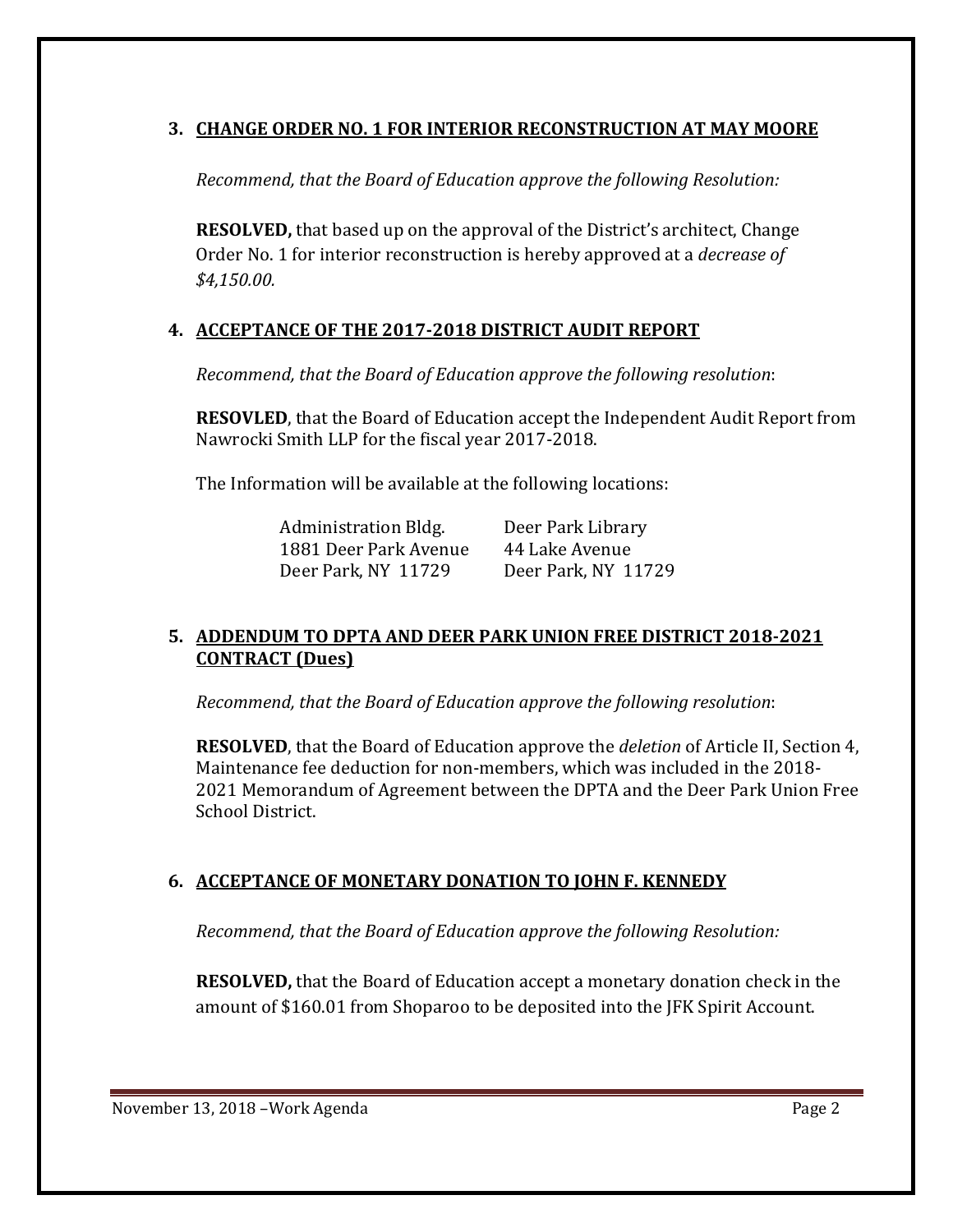#### **7. DONATION OF PLAYGROUND EQUIPMENT TO JOHN F. KENNEDY**

*Recommend, that the Board of Education approve the following Resolution:*

**RESOLVED**, that the Board of Education approve the donation of three playground pieces and two buddy benches to the John F. Kennedy School.

These efforts were made possible by three years of fundraising efforts by the JFK PFC.

## **8. DISPOSAL OF PLAYGROUND EQUIPMENT AT JOHN F. KENNEDY**

*Recommend, that the Board of Education approve the following Resolution:*

**RESOLVED,** that the Board of Education approve the disposal of a climbing dome on the JFK playground. This equipment is in need of repairs and will be replaced with new equipment that will be donated from the JFK PFC.

#### **9. MONETARY DONATION TO THE SPECIAL ED BUDDY PROGRAM AT JFK**

*Recommend, that the Board of Education approve the following resolution*:

**RESOLVED,** that the Board of Education approve a \$550 donation from Realty Direct NY to be used to help promote awareness and acceptance.

## **10.MONETARY DONATION TO THE SPECIAL NEEDS LIFE SKILLS PROGRAM AT JFK**

*Recommend, that the Board of Education approve the following resolution*:

**RESOLVED**, that the Board of Education approve the donation of a \$5,000 grant from the Jack Fanning Memorial Foundation. This money was applied for by Ms. Tortorici and will be used to support the Special Needs Life Skills program at JFK.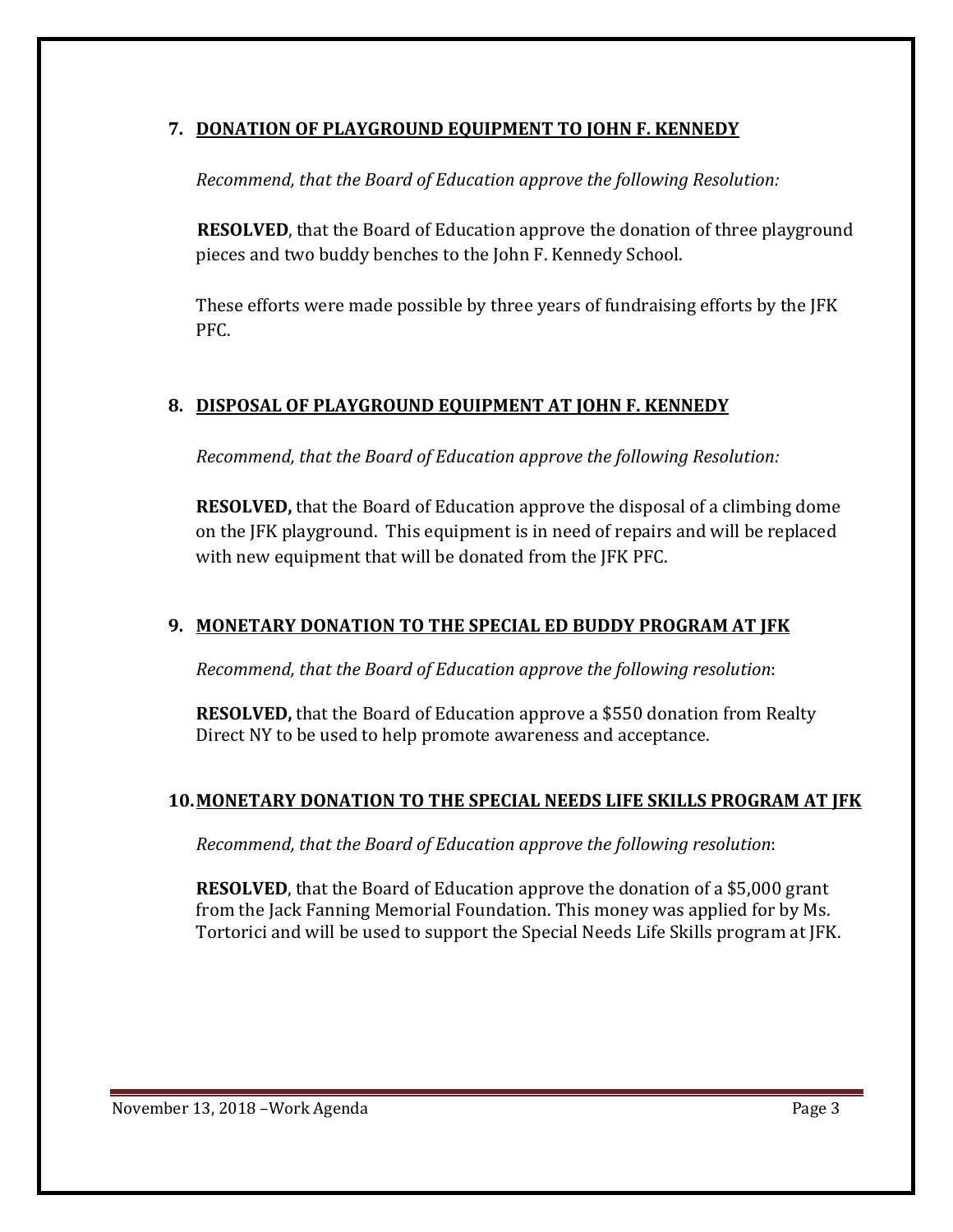#### **11.DONATION OF A COUCH TO THE S/E SOCIAL SKILLS ROOM**

*Recommend, that the Board of Education approve the following resolution*:

**RESOLVED**, that the Board of Education approve the donation of a couch by a Deer Park resident that will be used in the S/E Social Skills room. This couch will replace a couch that is worn out and in need of replacement. The approximate value of the couch is \$200.00.

## **APPROVAL OF SCHEDULE:**

Recommend, that the Board of Education approve the following Schedule:

#### **SCHEDULE D – BID AWARD/RESCIND**

*Bids for Bid # BDP18-021 Service and Rebuild Pumps and Electrical Motors were received and opened at 11:00 AM on September 28, 2018.*

Bids were advertised in Newsday. Forms and specifications were processed in accordance with Section 103 of the General Municipal Law and bids were solicited on the Empire State Purchasing Group website at [www.EmpireStateBidSystem.com.](http://www.empirestatebidsystem.com/)

Bids were received from the following vendors:

ABS Pump Repair, Inc.<br>A&M Pump and Motor Repair Inc. \$80.00 per hour labor cost A&M Pump and Motor Repair Inc. \$80.00 per hour labor cost<br>Mechanical Concepts & Services Inc. \$82.00 per hour labor cost Mechanical Concepts & Services Inc.

Present at bid opening: Lauren von Ende, Purchasing Agent and Concetta Bertelle, Recorder. There were no vendors present.

It is recommended that the bid be awarded to the following vendor as the lowest responsible bidder meeting specifications:

A&M Pump and Motor Repair Inc. \$80.00 per hour labor cost